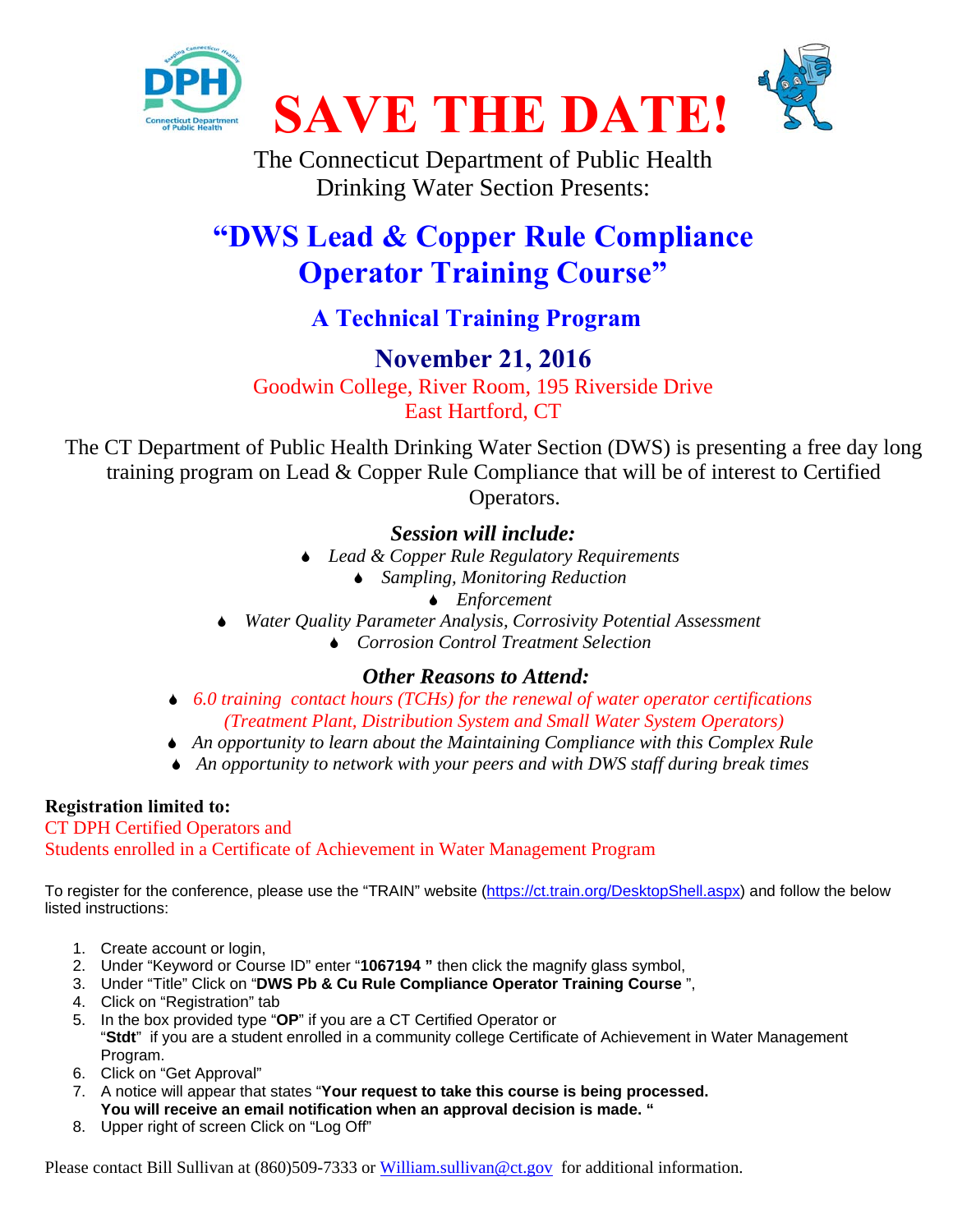

### **Goodwin College – River Room East Hartford, CT November 21, 2016**

## **DWS Lead & Copper Rule Compliance Operator Training Course**

| 7:45 am to 8:00 am   | Registration |                                                                             |                                                                                                                    |                                                                                                                            |  |
|----------------------|--------------|-----------------------------------------------------------------------------|--------------------------------------------------------------------------------------------------------------------|----------------------------------------------------------------------------------------------------------------------------|--|
| 8:00 am to 8:05 am   |              | Opening Remarks - Review of Agenda & Course Expectations                    |                                                                                                                    |                                                                                                                            |  |
| 8:05 am to 8:20 am   |              | Introduction                                                                | Lori Mathieu, Public Health Flint, Ml., Broad Overview,<br>Section Chief, CT DPH,<br><b>Drinking Water Section</b> | Lessons, Response, Future                                                                                                  |  |
| 8:20 am to 8:40 am   |              | Operator Oversight &<br>Responsibilities                                    | Bill Sullivan, Sanitary                                                                                            | Why We are Here, Importance of<br>Engineer 3, CT DPH, DWS Operator Oversight in Relation to<br>the Lead & Copper Rule      |  |
| 8:40 am to 9:40 am   |              | Overview of Pb/Cu<br>compliance requirements -<br>Part 1                    | Carissa Madonna, CT<br>DPH, DWS                                                                                    | Pb & Cu Rule Specifics,<br>Sampling, Results, Submission,<br>Exceedance, Notfications,                                     |  |
| 9:40 am to 9:50 am   |              | <b>Morning Break</b>                                                        |                                                                                                                    |                                                                                                                            |  |
| 9:50 am to 10:35 am  |              | Overview of Pb/Cu<br>compliance requirements -<br>Part 2                    | Carissa Madonna, CT<br>DPH, DWS                                                                                    | Pb & Cu Rule Specifics,<br>Sampling, Results, Submission,<br>Exceedance, Notfications,                                     |  |
| 10:35 am to 11:05 am |              | Enforcement / Orders /<br><b>Penalties</b>                                  | Gary Johnson, Supervising Summary of Orders, Civil<br>Environmental Analyst, CT<br>DPH, DWS                        | Penalties, Web Listing, Removal<br>from List, etc.                                                                         |  |
| 11:05 am to 11:35 am |              | Overview of DWS Web<br>pages, circular letters and<br><b>EPA Resources:</b> | Bill Sullivan, Sanitary                                                                                            | Pb & Cu Rule DWS Web Page -<br>Engineer 3, CT DPH, DWS Summary of Web Page Items                                           |  |
| 11:35 am to 11:50 am |              | Group Discussion -<br>Questions, Comments                                   | Operators, Presenters &<br><b>Attendees</b>                                                                        | <b>Open Discussion</b>                                                                                                     |  |
| 11:50 am to 12:20 pm |              | Lunch Break - Campus Caferteria located in adjacent building (2nd floor)    |                                                                                                                    |                                                                                                                            |  |
| 12:20 pm to 1:20 pm  |              | <b>Corrosion Control Treatment</b><br>Selection & Proposal - Part           | Cindy Sek, Sanitary<br>Engineer 2, CT DPH, DWS Treatment Steps 1 to 8                                              | <b>Evaluation of Corrosion Control</b>                                                                                     |  |
| 1:20 pm to 2:05 pm   |              | <b>Corrosion Control Treatment</b><br>Selection & Proposal - Part           | Cindy Sek, Sanitary                                                                                                | Selection of CC Treatment with<br>Engineer 2, CT DPH, DWS Justification, DWS Review,<br>Installation, Continued Monitoring |  |
| 2:05 pm to 2:25 pm   |              | <b>Requirements for New</b><br><b>Sources</b>                               | Mandy Smith, Sanitary<br>Enginee 3, CT DPH, DWS                                                                    | Monitoring Frequency, Corrosivity<br>Potential Assessment, Blended<br>Sources, etc.                                        |  |
| 2:25 pm to 2:35 pm   |              | Afternoon Break                                                             |                                                                                                                    |                                                                                                                            |  |
| 2:35 pm to 3:00 pm   |              | <b>Operational Responsibilities</b><br>& Practices                          | Bill Sullivan, Sanitary<br>Engineer 3, CT DPH, DWS                                                                 | Regulatory Responsibilities,<br>Stakeholders, Direct Responsible<br>Charge, CT DPH Expectations                            |  |
| 3:00 pm to 3:15 pm   |              | Course Wrap Up Session,<br>Discussion, Comments                             | Operators, Presenters &<br>Attendees                                                                               | Open Discussion                                                                                                            |  |
|                      |              |                                                                             |                                                                                                                    |                                                                                                                            |  |